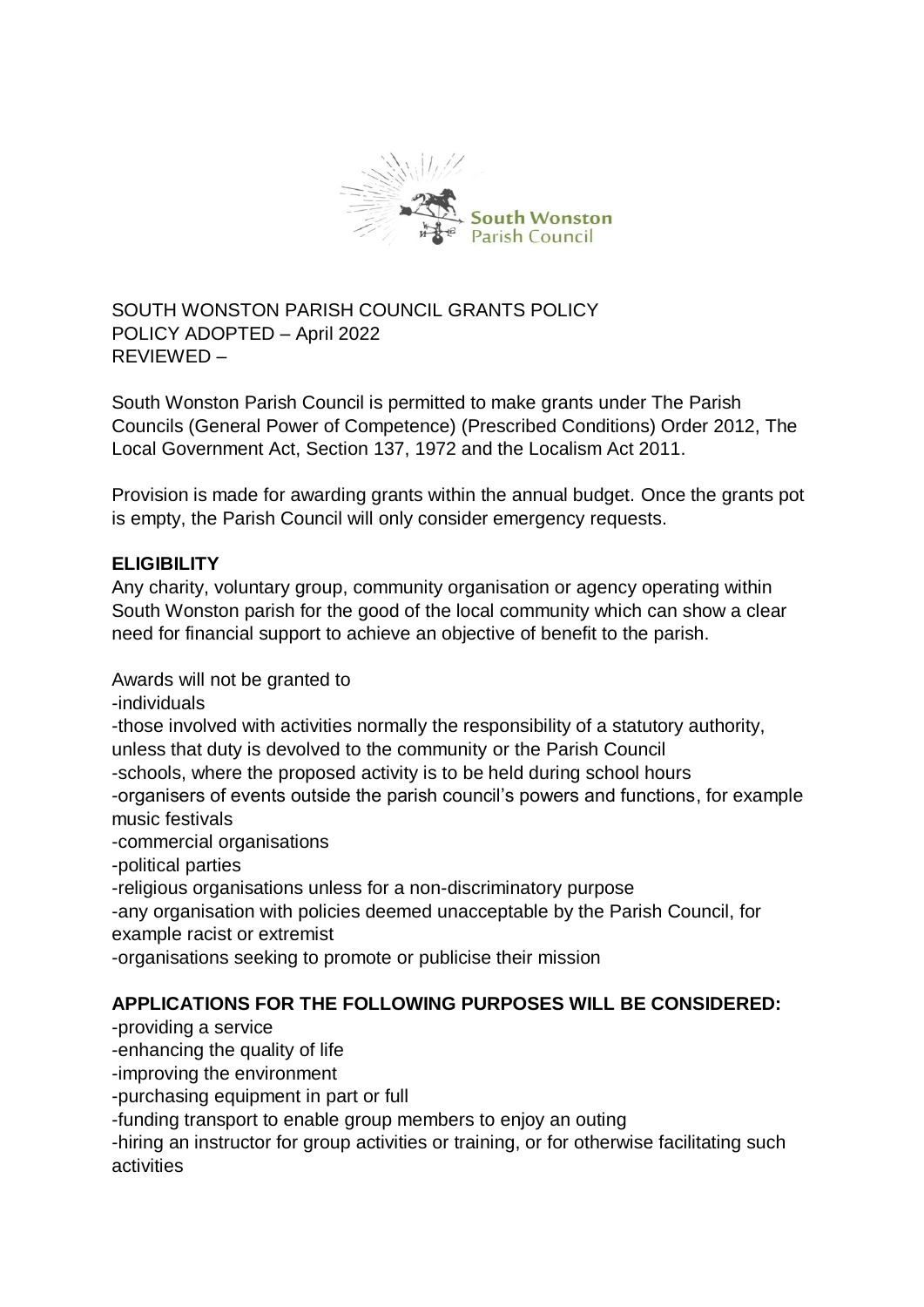-promoting the parish in a positive way -financially assisting a viable group undergoing a period of hardship -hosting special events or celebrations -providing recreational facilities

# **CONDITIONS OF FUNDING**

-the award is to be used for the purposes for which it is made

-if the award can't be used for the stated purpose, all monies are to be returned to the Parish Council

-all awards are to be properly accounted for and evidence of expenditure is to be supplied. If the Parish Council isn't satisfied with the accounts, it reserves the right to request a refund

-donations to registered national charities are restricted to an upper limit of £150.00 -groups operating outside the parish are restricted to an upper limit of £100.00

# **APPLICATION PROCEDURE**

Only one application per applicant may be made per year. Additional applications within a twelve-month period won't be considered. The Parish Council won't commit to future awards, retrospective grants or grants to be made once work on a project has commenced.

All decisions are made at the Parish Council's discretion and all are final.

Clerk will send application forms on request for completion by the applicant. The following information will be included:

-full details of the project or activity

-any additional information, such as the amount or frequency of previous awards, or the extent to which funding has been sought or secured from other sources or fundraising activities (to ensure fair distribution).

-a demonstration of clear need

-information about the charity, group, organisation or agency, for example its aim or purpose, numbers of members living in the parish, any restrictions placed on who can access or use what it offers or evidence that any project actively promotes inclusivity. Applicants will also be asked for proof of proper accounting and organisation to consist of year end accounts, clearly written aims and objectives, or a constitution, and possession of a separate bank account with more than one signatory. Details of outcomes or the potential impact of a project will help the Parish Council assess best value if there is significant competition for grants.

Applicants may be invited to meet councillors if more background is required. The application will be presented for discussion at an appropriate council meeting and determined by the full council. The award, if granted, may be made subject to conditions if the council deems these appropriate.

All applicants will be notified in writing or by email following the Parish Council's decision.